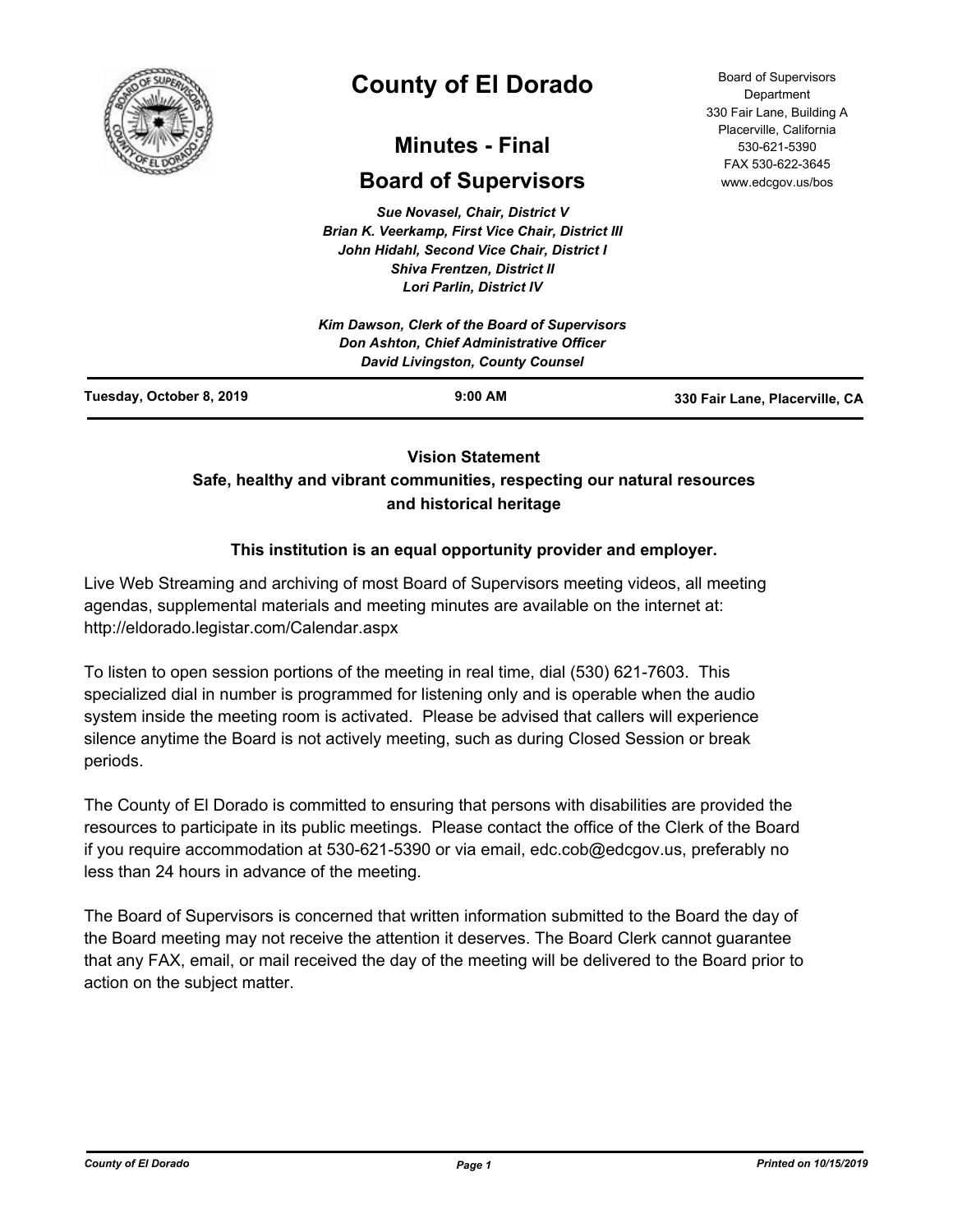The Board meets simultaneously as the Board of Supervisors and the Board of Directors of the Air Quality Management District, In-Home Supportive Services, Public Housing Authority, Redevelopment Agency and other Special Districts.

For Purposes of the Brown Act § 54954.2 (a), the numbered items on this Agenda give a brief description of each item of business to be transacted or discussed. Recommendations of the staff, as shown, do not prevent the Board from taking other action.

Materials related to an item on this Agenda submitted to the Board of Supervisors after distribution of the agenda packet are available for inspection during normal business hours in the public viewing packet located in Building A, 330 Fair Lane, Placerville or in the Board Clerk's Office located at the same address. Such documents are also available on the Board of Supervisors' Meeting Agenda webpage subject to staff's ability to post the documents before the meeting.

# **PROTOCOLS FOR PUBLIC COMMENT**

Public comment will be received at designated periods as called by the Board Chair.

Public comment on items scheduled for Closed Session will be received before the Board recesses to Closed Session.

Except with the consent of the Board, individuals shall be allowed to speak to an item only once.

On December 5, 2017, the Board adopted the following protocol relative to public comment periods. The Board adopted minor revisions to the protocol on February 26, 2019, incorporated herein:

Time for public input will be provided at every Board of Supervisors meeting. Individuals will have three minutes to address the Board. Individuals authorized by organizations will have three minutes to present organizational positions and perspectives and may request additional time, up to five minutes. At the discretion of the Board, time to speak by any individual may be extended.

Public comment on certain agenda items designated and approved by the Board may be treated differently with specific time limits per speaker or a limit on the total amount of time designated for public comment. It is the intent of the Board that quasi-judicial matters have additional flexibility depending upon the nature of the issue. It is the practice of the Board to allocate 20 minutes for public comment during Open Forum and for each agenda item to be discussed. (Note: Unless designated on the agenda, there is no Open Forum period during Special Meetings.)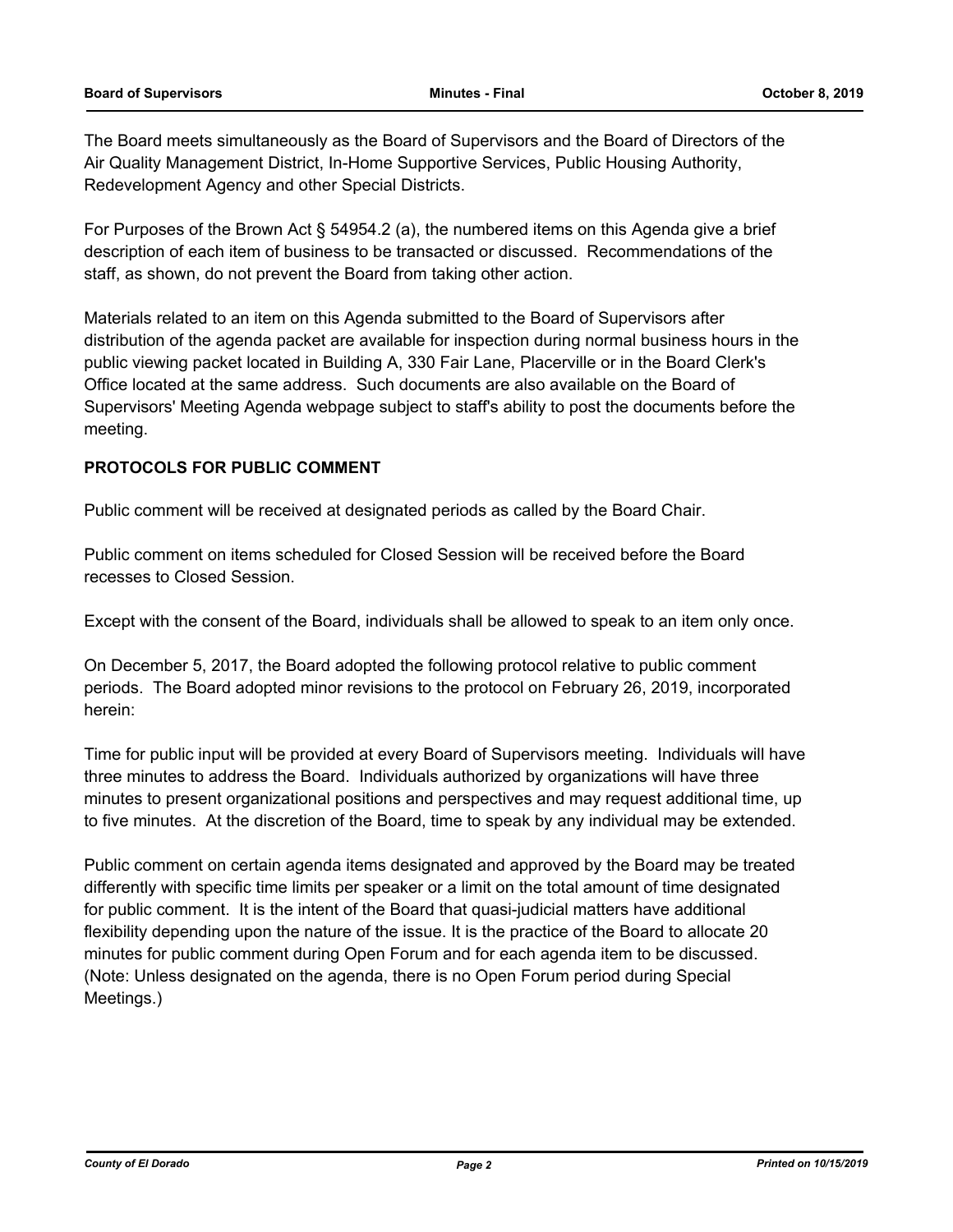Individual Board members may ask clarifying questions but will not engage in substantive dialogue with persons providing input to the Board.

If a person providing input to the Board creates a disruption by refusing to follow Board guidelines, the Chair of the Board may take the following actions:

Step 1. Request the person adhere to Board guidelines. If the person refuses, the Chair may turn off the speaker's microphone.

Step 2. If the disruption continues, the Chair may order a recess of the Board meeting.

Step 3. If the disruption continues, the Chair may order the removal of the person from the Board meeting.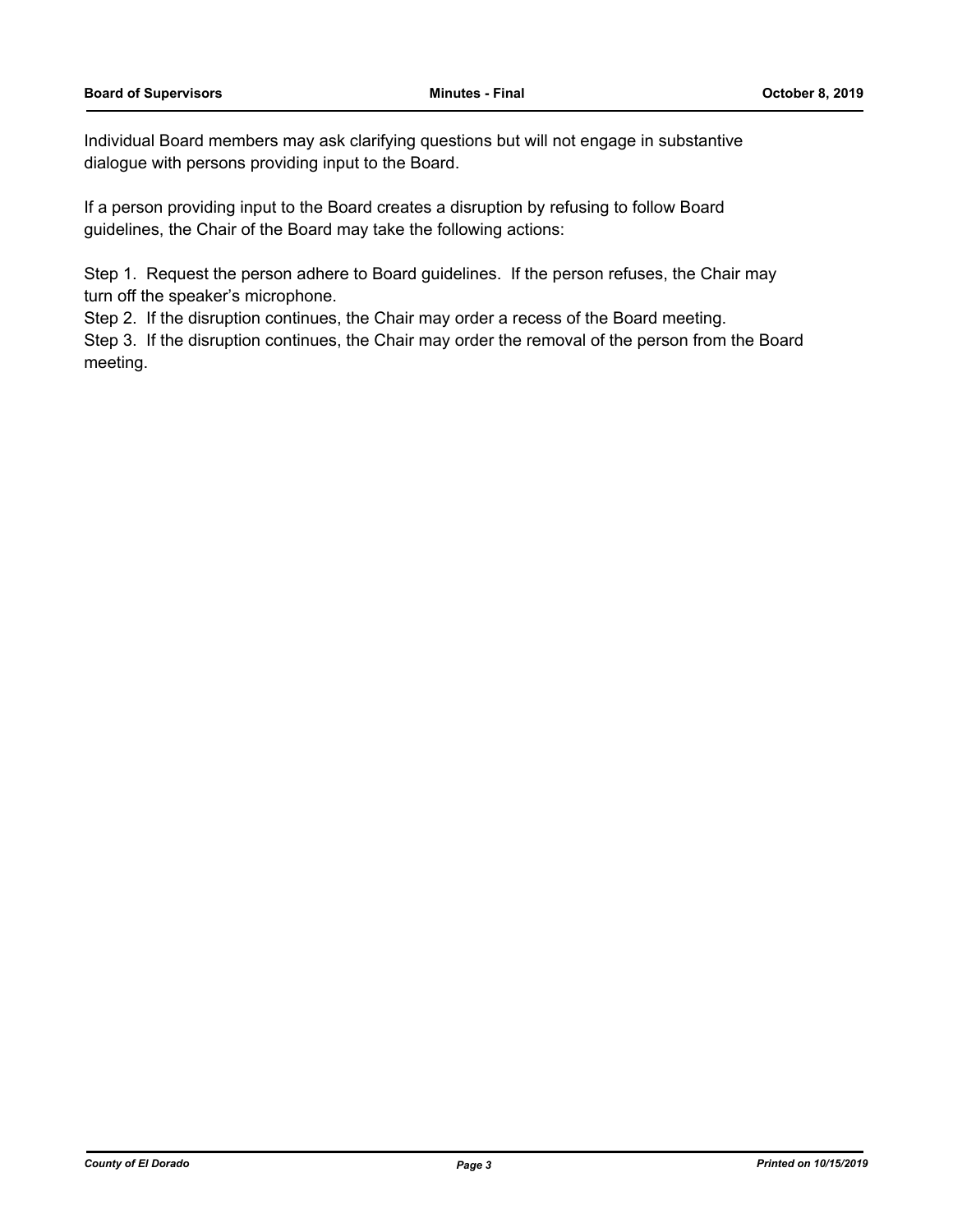#### **9:00 A.M. - CALLED TO ORDER**

Present: 5 - Supervisor Veerkamp, Supervisor Frentzen, Supervisor Novasel, Supervisor Hidahl and Supervisor Parlin

#### **INVOCATION AND PLEDGE OF ALLEGIANCE TO THE FLAG**

**Pastor Craig Klatt of the Camino Adventist Church gave the Invocation. Supervisor Parlin led the Pledge of Allegiance to the Flag.**

#### **ADOPTION OF THE AGENDA AND APPROVAL OF CONSENT CALENDAR**

*Public Comment: F. Martinez Jr., M. Lane*

**A motion was made by Supervisor Frentzen, seconded by Supervisor Veerkamp to Adopt the Agenda and Approve the Consent Calendar with the following changes: Continue item 5 to October 15, 2019. Continue item 6 off calendar. Pull item 13 for discussion.**

**Yes:** 5 - Veerkamp, Frentzen, Novasel, Hidahl and Parlin

### [19-1542](http://eldorado.legistar.com/gateway.aspx?m=l&id=/matter.aspx?key=26864) Consent Calendar (See Attachment)

The Board may make any necessary additions, deletions or corrections to the agenda including moving items to or from the Consent Calendar and adopt the agenda and the Consent Calendar with one single vote. A Board member may request an item be removed from the Consent Calendar for discussion and separate Board action. At the appropriate time as called by the Board Chair, members of the public may make a comment on matters on the Consent Calendar prior to Board action.

### **OPEN FORUM**

*Public Comment: A. Bulf, L. Knutson, M. Lane, J. Gainsbourgh, T. Kayes*

[19-1543](http://eldorado.legistar.com/gateway.aspx?m=l&id=/matter.aspx?key=26865) OPEN FORUM (See Attachment)

Open Forum is an opportunity for members of the public to address the Board of Supervisors on subject matter that is not on their meeting agenda and within their jurisdiction. Public comments during Open Forum are limited to three minutes per person. Individuals authorized by organizations will have three minutes to present organizational positions and perspectives and may request additional time, up to five minutes. The total amount of time reserved for Open Forum is 20 Minutes.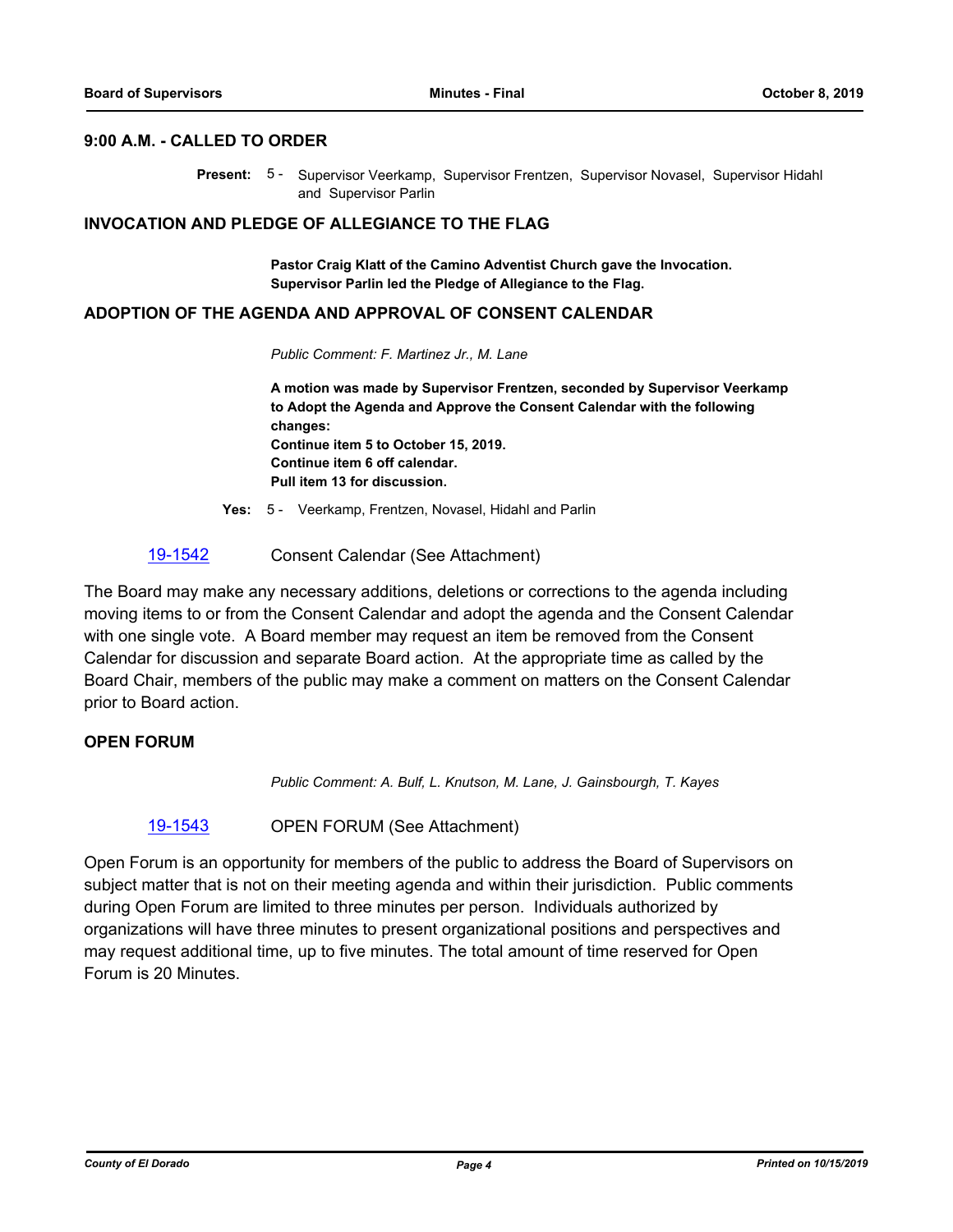# **CONSENT CALENDAR**

**1.** [19-1457](http://eldorado.legistar.com/gateway.aspx?m=l&id=/matter.aspx?key=26778) Clerk of the Board recommending the Board approve the Minutes from the regular meeting of September 24, 2019.

**This matter was Approved on the Consent Calendar.**

### **GENERAL GOVERNMENT - CONSENT ITEMS**

**2.** [16-0305](http://eldorado.legistar.com/gateway.aspx?m=l&id=/matter.aspx?key=20961) Chief Administrative Office recommending the Board find that a state of emergency continues to exist in El Dorado County as a result of unprecedented tree mortality due to drought conditions and related bark beetle infestations. (Cont. 9/24/19, Item 2)

**This matter was Approved on the Consent Calendar.**

**3.** [19-1359](http://eldorado.legistar.com/gateway.aspx?m=l&id=/matter.aspx?key=26680) Chief Administrative Office recommending the Board reaffirm its prior direction on the use of funding from the Secure Rural Schools and Community Self Determination Act (also known as Title III funds).

**FUNDING:** Federal Funding.

**This matter was Approved on the Consent Calendar.**

**4.** [19-1475](http://eldorado.legistar.com/gateway.aspx?m=l&id=/matter.aspx?key=26796) Chief Administrative Office recommending the Board: 1) Adopt and authorize the Chair to sign Resolution **167-2019** approving proposed revisions to the California Home Finance Authority Joint Powers Authority Agreement; and 2) Authorize the Chair to sign the California Home Finance Authority Joint Powers Authority Agreement.

**FUNDING:** N/A

**This matter was Approved and Resolution 167-2019 was Adopted upon Approval of the Consent Calendar.**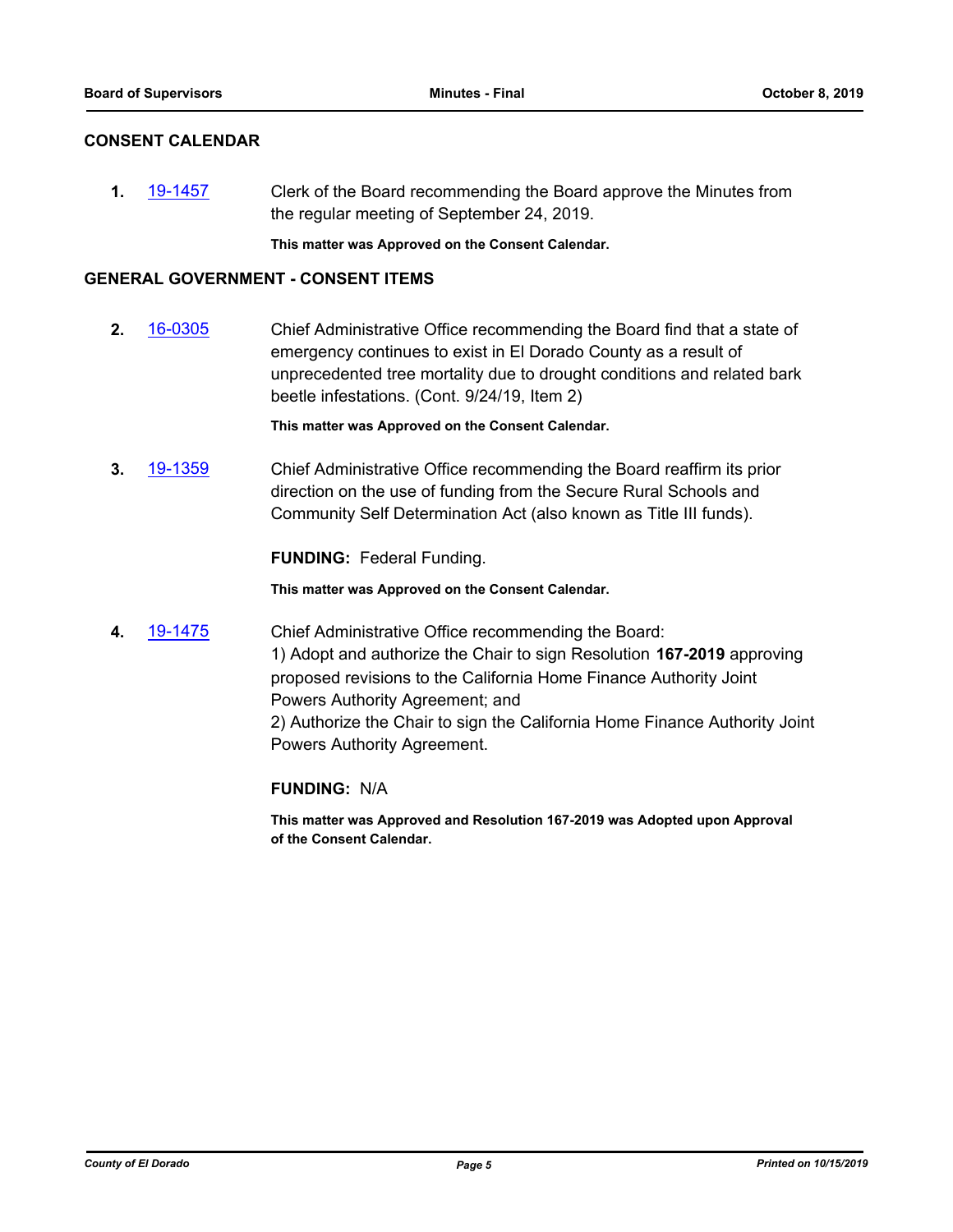**5.** [19-1308](http://eldorado.legistar.com/gateway.aspx?m=l&id=/matter.aspx?key=26630) Chief Administrative Office, Facilities Division, recommending the Board: 1) Make findings that it is more economical and feasible to contract out in accordance with Chapter 3.13, Section 3.13.030 of the County Contracting Out Ordinance to contract out for janitorial services for a facility outside the main government center locations; 2) Authorize the Purchasing Agent to sign Agreement for Services 4292 with Pro-Line Cleaning Services, Inc., to provide janitorial services for the Public Safety Facility with a term of three years and a not-to-exceed amount of \$297,860; 3) Authorize the Purchasing Agent, or designee, to execute further documents relating to Agreement for Services 4292, including

amendments which do not increase the maximum dollar amount or term of the Agreement, and contingent upon approval by County Counsel and Risk Management; and

4) Approve the attached budget transfer decreasing appropriations in the Sheriff's budget and increasing appropriations in Facilities in the amount of \$75,000 in Fiscal Year 201920-20 for costs related to the monthly custodial and potential as-needed custodial services. (4/5 vote required)

# **FUNDING:** General Fund.

**This matter was Continued to October 15, 2019 upon Approval of the Consent Calendar.**

**6.** [19-1495](http://eldorado.legistar.com/gateway.aspx?m=l&id=/matter.aspx?key=26817) Chief Administrative Office recommending the Board authorize payment in the amount of \$10,500 to allow the Director of Human Resources to attend the 2020/2021 session of the American Leadership Forum.

# **FUNDING:** General Fund.

**This matter was Continued off calendar upon Approval of the Consent Calendar.**

**7.** [19-1434](http://eldorado.legistar.com/gateway.aspx?m=l&id=/matter.aspx?key=26755) Elections Department recommending the Board approve and authorize the Purchasing Agent to execute Agreement 4236 with Tenex Software Solutions, Inc., effective upon execution for a four year term, with a maximum obligation of \$40,000 (\$10,000 per year), for annual software license fees for the Department's asset and inventory management system.

**FUNDING:** Help America Vote Act Funds grant funds.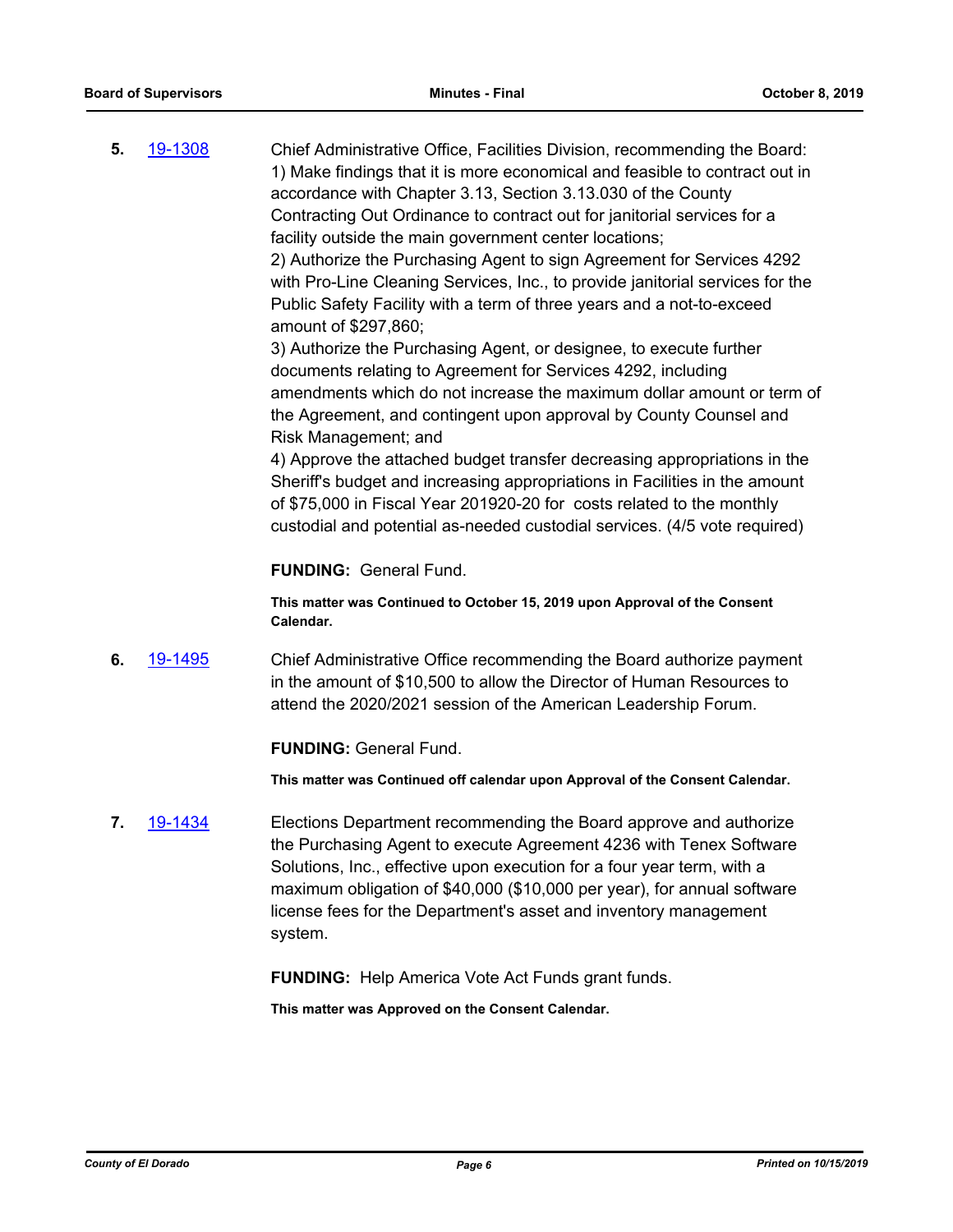**8.** [19-1440](http://eldorado.legistar.com/gateway.aspx?m=l&id=/matter.aspx?key=26761) Human Resources Department recommending the Board: 1) Adopt the revised Department of Transportation department-specific Maintenance Superintendent class specification (Title Change from Highway Superintendent); and 2) Adopt the revised Department of Transportation department-specific Deputy Director of Maintenance and Operations class specification; and 3) Adopt and authorize the Chair to sign Resolution **165-2019** to approve the abovementioned title change.

#### **FUNDING:** N/A

**This matter was Approved and Resolution 165-2019 was Adopted upon Approval of the Consent Calendar.**

**9.** [19-1452](http://eldorado.legistar.com/gateway.aspx?m=l&id=/matter.aspx?key=26773) Human Resources Department recommending the Board adopt and authorize the Chair to sign Resolution **168-2019** to approve, due to an upward reclassification, the deletion of 1.0 FTE Administrative Assistant I/II position and the addition of 1.0 FTE Administrative Technician position in the Elections Department, where the competitive recruitment and selection process is being waived by the Director of Human Resources at the request of the appointing authority in accordance with Personnel Rule 507.1.1.

**FUNDING:** Help America Vote Act Grant and General Fund.

**Resolution 168-2019 was Adopted upon Approval of the Consent Calendar.**

**10.** [19-1379](http://eldorado.legistar.com/gateway.aspx?m=l&id=/matter.aspx?key=26700) Information Technologies recommending the Board: 1) Approve continuation of the perpetual hardware maintenance and software license/support agreements for the dates and approximate annual payment amounts indicated in attachment A;

> 2) Authorize all actions necessary for the continuation of the perpetual agreements including extension of the software maintenance as required by the agreements; and

> 3) Authorize the Purchasing Agent to encumber funds for the Fiscal Year 2019-2020 and Fiscal Year 2020-2021 hardware and software maintenance payments required for each perpetual agreement.

> **FUNDING:** General Fund, with cost recovery in future years through the A-87 Cost Plan.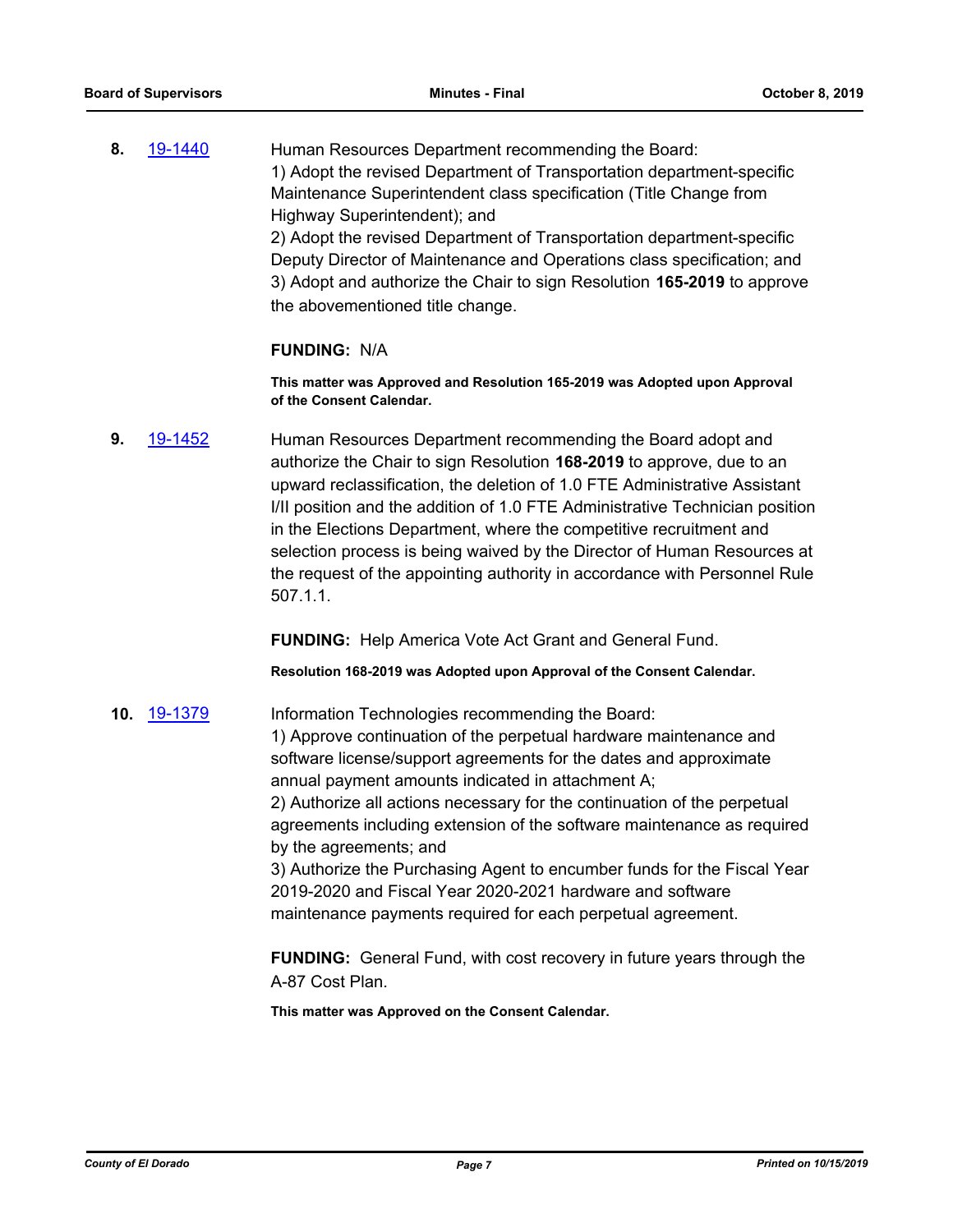# **HEALTH AND HUMAN SERVICES - CONSENT ITEMS**

**11.** [19-1165](http://eldorado.legistar.com/gateway.aspx?m=l&id=/matter.aspx?key=26488) Health and Human Services Agency recommending the Board: 1) Approve and authorize the Chair to sign Amendment I to Agreement for Services 2881 with Henning Mehrens, M.D., doing business as (dba) Tahoe Urgent Care Medical Clinic, Inc., for the provision of substance abuse testing, with no change in the term of July 1, 2018 through June 30, 2021, and increasing the maximum obligation by \$114,225 for a new total obligation of \$180,000;

2) Make findings in accordance with County Ordinance 3.13.030 that it is more economical and feasible to contract with Tahoe Urgent Care Medical Clinic, Inc., for services provided under this Agreement 2881 because the County has neither the staff nor facilities to perform said services; and

3) Authorize the Purchasing Agent, or designee, to execute further documents relating to Agreement for Services 2881, including amendments which do not increase the maximum dollar amount or term of the Agreement, and contingent upon approval by County Counsel and Risk Management.

**FUNDING:** Federal and Realignment Funding: 30% Federal, and 70% 2011 State Realignment.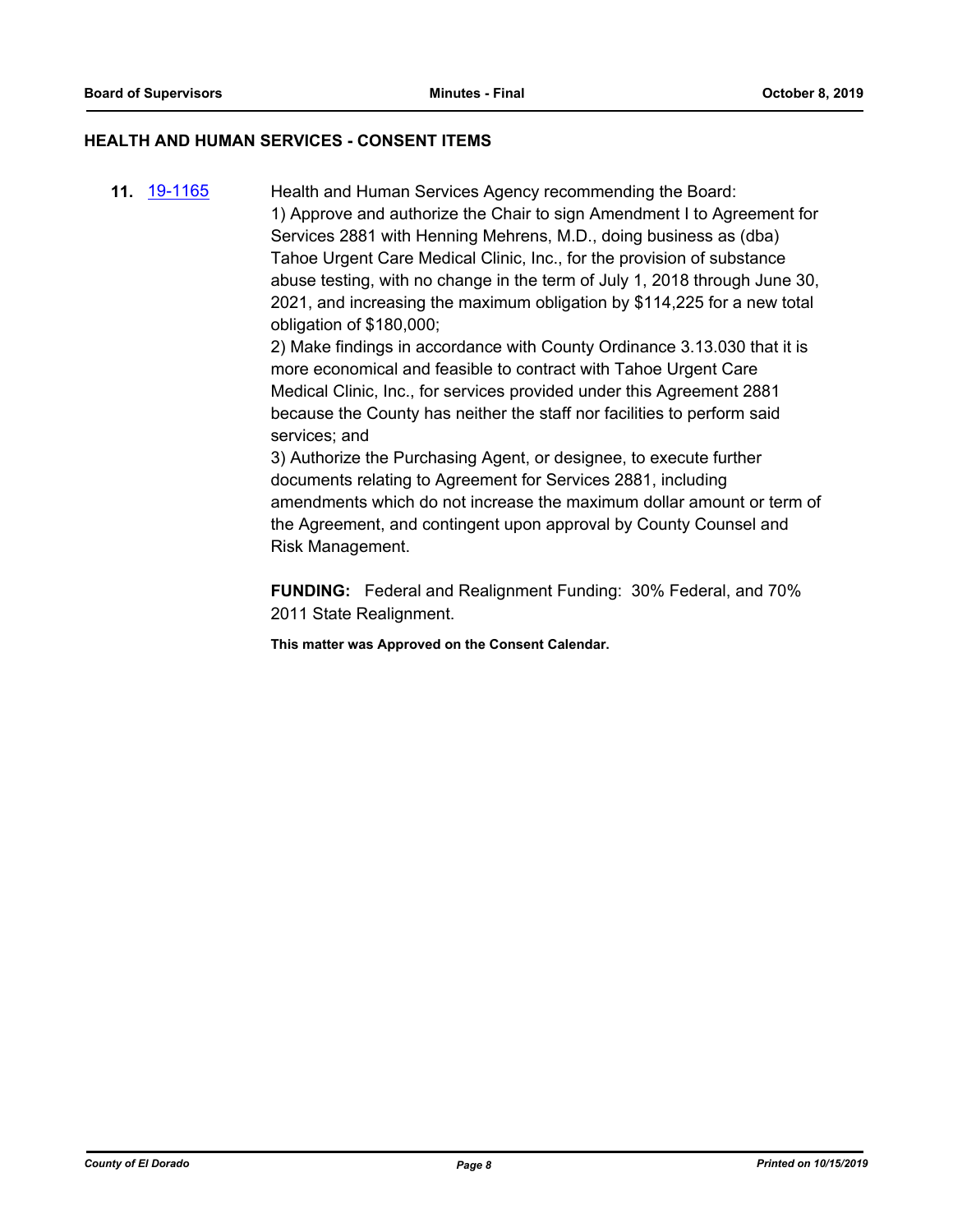**12.** [19-1201](http://eldorado.legistar.com/gateway.aspx?m=l&id=/matter.aspx?key=26524) Health and Human Services Agency recommending the Board: 1) Approve and authorize the Chair to sign Agreement for Services 4121 with Wellspace Health, for the provision of inpatient detoxification, residential alcohol and drug treatment services, counseling services, and substance abuse testing on an "as requested" basis for clients referred by the County of El Dorado Health and Human Services Agency, in the amount of \$325,000, for the term of November 1, 2019 through June 30, 2021;

> 2) Make findings in accordance with County Ordinance 3.13.030 that it is more economical and feasible to contract with Wellspace Health for services provided under this Agreement 4121 because the County has neither the staff nor facilities to provide 24x7 residential treatment and detoxification services; and

3) Authorize the Purchasing Agent, or designee, to execute further documents relating to Agreement for Services 4121, including amendments which do not increase the maximum dollar amount or term of the Agreement, and contingent upon approval by County Counsel and Risk Management.

### **FUNDING:** AB109 and MHSA.

**This matter was Approved on the Consent Calendar.**

**13.** [19-1248](http://eldorado.legistar.com/gateway.aspx?m=l&id=/matter.aspx?key=26570) Health and Human Services Agency (HHSA) recommending the Board: 1) Discharge the HHSA Director from further accountability to collect the debts identified on the attached Discharge of Accountability Report in the amount of \$2,225,536 pursuant to Government Code Sections 25257 through 25259, for the period 2007 through 2018; and 2) Direct the County Auditor-Controller to adjust the charge of \$2,225,536 against the HHSA Director on behalf of the Health and Human Services Agency.

#### **FUNDING:** N/A

**A motion was made by Supervisor Hidahl, seconded by Supervisor Veerkamp to Approve this matter.**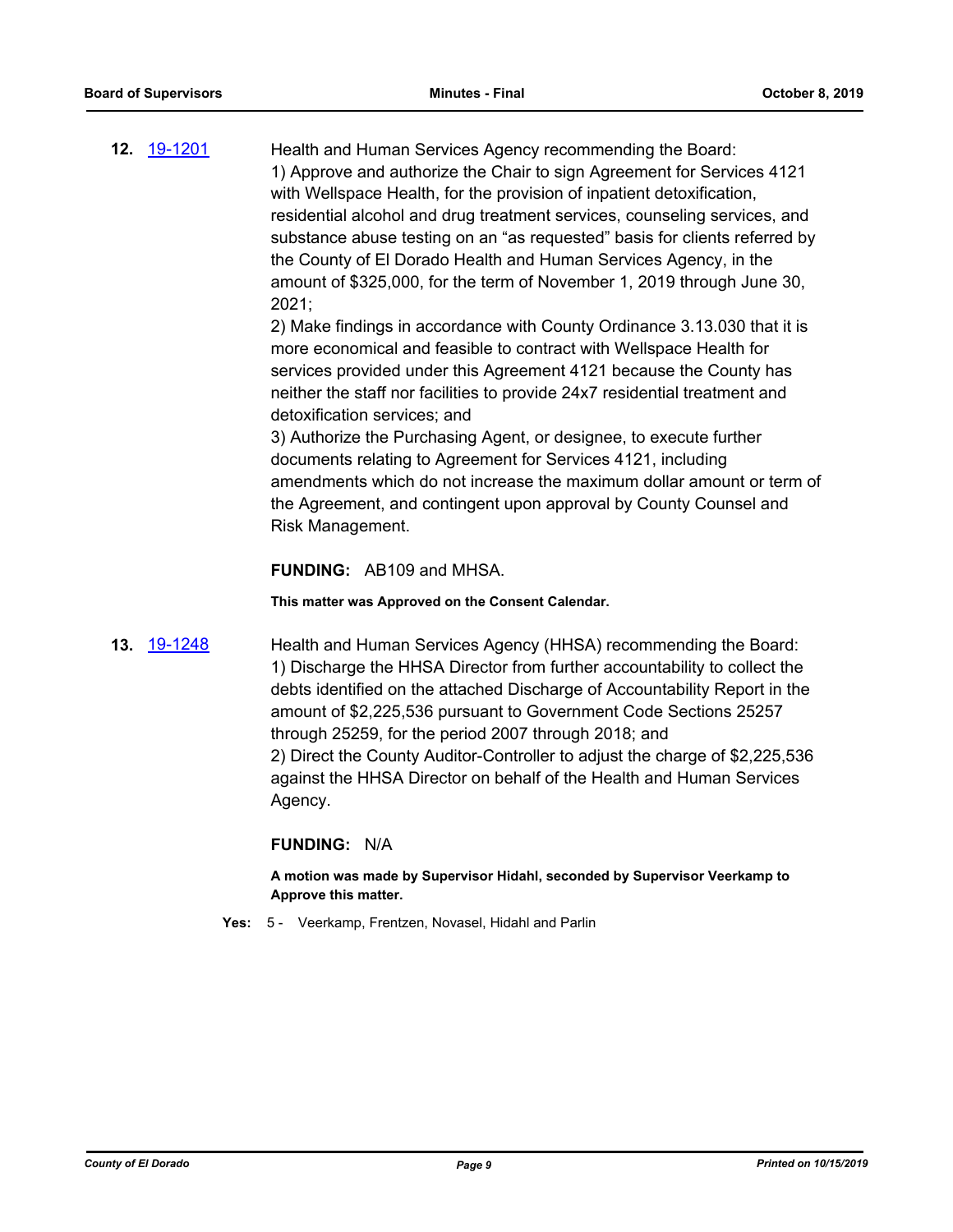14. [19-1281](http://eldorado.legistar.com/gateway.aspx?m=l&id=/matter.aspx?key=26603) Health and Human Services Agency recommending the Board: 1) Approve and authorize the Chair to sign Amendment I to Agreement for Services 2088 with Infant Parent Center, for the provision of clinical services, outreach, linkage to other services, and stigma and discrimination reduction in support of Children age 0-5 and their families, with no change in the term of March 1, 2018 through June 30, 2020, and increasing the maximum obligation by \$50,000 for a new total obligation of \$625,000;

2) Make findings in accordance with County Ordinance 3.13.030 that it is more economical and feasible to contract with Infant Parent Center for services provided under this Agreement 2088 because the County has neither the qualified staff nor facilities to perform said services; and 3) Authorize the Purchasing Agent, or designee, to execute further documents relating to Agreement for Services 2088, including amendments which do not increase the maximum dollar amount or term of the Agreement, and contingent upon approval by County Counsel and Risk Management.

**FUNDING:** 100% State Funding: Mental Health Services Act.

**This matter was Approved on the Consent Calendar.**

**15.** [19-1316](http://eldorado.legistar.com/gateway.aspx?m=l&id=/matter.aspx?key=26638) Health and Human Services Agency recommending the Board: 1) Approve and authorize the Chair to sign Funding Agreement 4212 with Tahoe Coalition for the Homeless, for the provision of Coordinated Entry services to the El Dorado County Opportunity Knocks Continuum of Care, in the initial amount of \$40,649 for the initial term effective upon execution through September 30, 2020. The Agreement allows for two (2) 1-year extensions to extend the term through September 30, 2022, and inclusive of all optional term extensions, the amount shall not exceed \$121,947; and 2) Authorize the Purchasing Agent, or designee, to execute further documents relating to Funding Agreement 4212, including amendments which do not increase the maximum dollar amount or term of the Agreement, and contingent upon approval by County Counsel and Risk Management.

> **FUNDING:** 100% California Emergency Solutions and Housing Program Grant funding.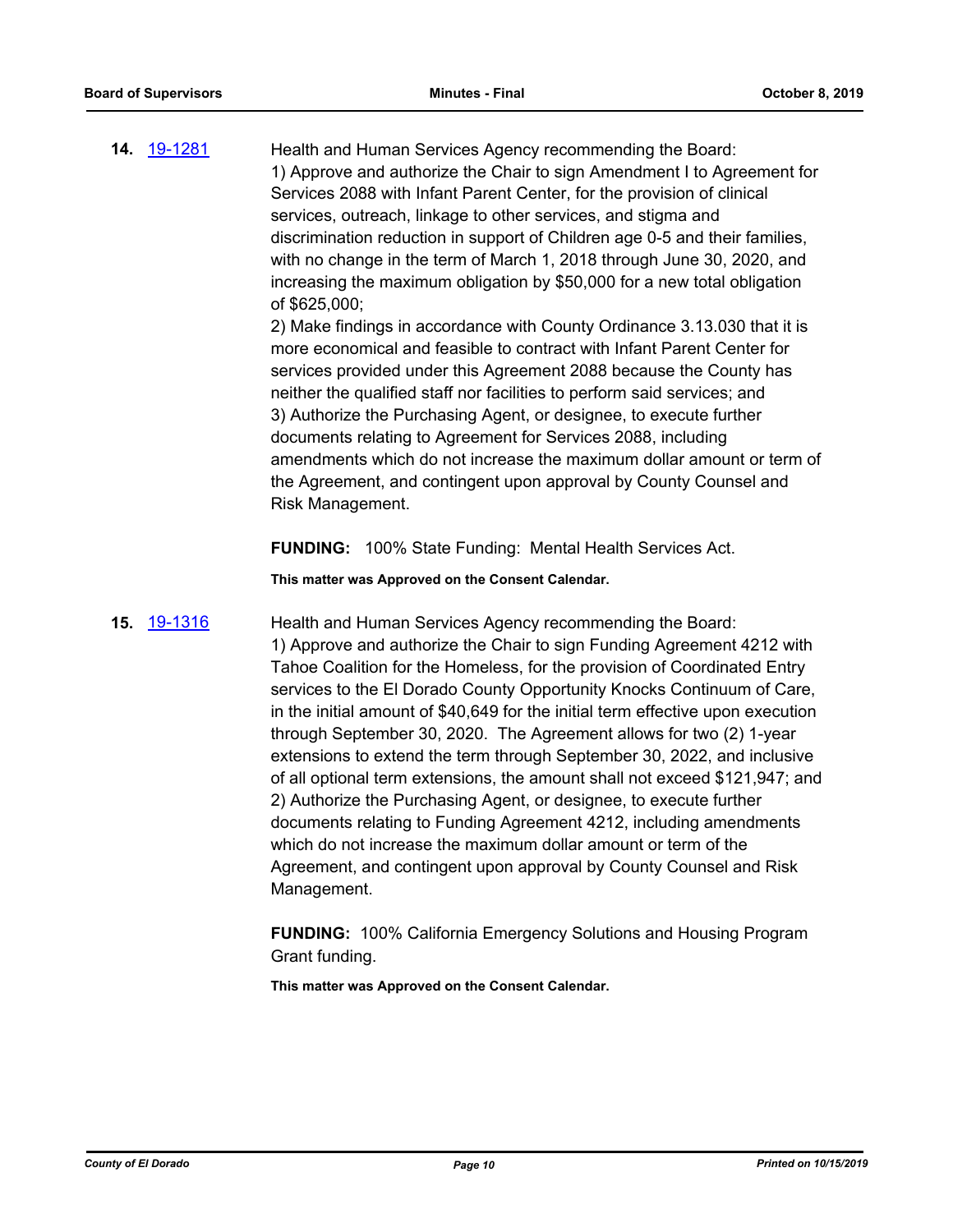**16.** [19-1390](http://eldorado.legistar.com/gateway.aspx?m=l&id=/matter.aspx?key=26711) Health and Human Services Agency recommending the Board approve and authorize the Chair to sign a Proclamation recognizing October 2019 as "Car-Lite Month" in the County of El Dorado, encouraging alternate forms of transporation when possible to reduce carbon emissions while raising awareness of health-promoting forms of transportation.

#### **FUNDING:** N/A

**This matter was Approved on the Consent Calendar.**

**17.** [19-1401](http://eldorado.legistar.com/gateway.aspx?m=l&id=/matter.aspx?key=26722) Health and Human Services Agency recommending the Board adopt and authorize the Chair to sign Resolution **166-2019**, revising the Fiscal Year 2019-2020 Authorized Personnel Allocation Resolution for the Health and Human Services Agency, adding 1.0 FTE Housing Program Specialist I/II - Limited Term, related to the efforts of the Continuum of Care as funded by the California Emergency Solutions and Housing grant.

> **FUNDING:** 100% California Emergency Solutions and Housing Program Grant.

**Resolution 166-2019 was Adopted upon Approval of the Consent Calendar.**

**18.** [19-1439](http://eldorado.legistar.com/gateway.aspx?m=l&id=/matter.aspx?key=26760) Health and Human Services Agency recommending the Board: 1) Authorize the submission of a grant application to the California Governor's Office of Emergency Services for the County Victim Services Program for Fiscal Years 2019-20 and 2020-2021, for an estimated grant amount of \$162,079;

> 2) Approve and authorize the Director of Health and Human Services Agency and the Chair to sign the Certification of Assurance of Compliance, pertaining to the Request for Application, as required by the grant;

> 3) Delegate authority to the Director of Health and Human Services Agency to accept funding and execute the grant agreement, if awarded, with all match being met by the subcontractor, including any extension(s) or amendment(s) thereto, contingent upon County Counsel and Risk Management approval; and

4) Authorize the Director of Health and Human Services Agency, or the Chief Fiscal Officer, to execute and administer any agreement or subsequent administrative documents relating to said award, including required fiscal and programmatic reports as well as a subaward agreement with CASA El Dorado.

**FUNDING:** \$162,079 in 2018 Victims of Crime Act funding, requiring a match of \$40,520, which will be provided by CASA El Dorado through in-kind volunteer hours.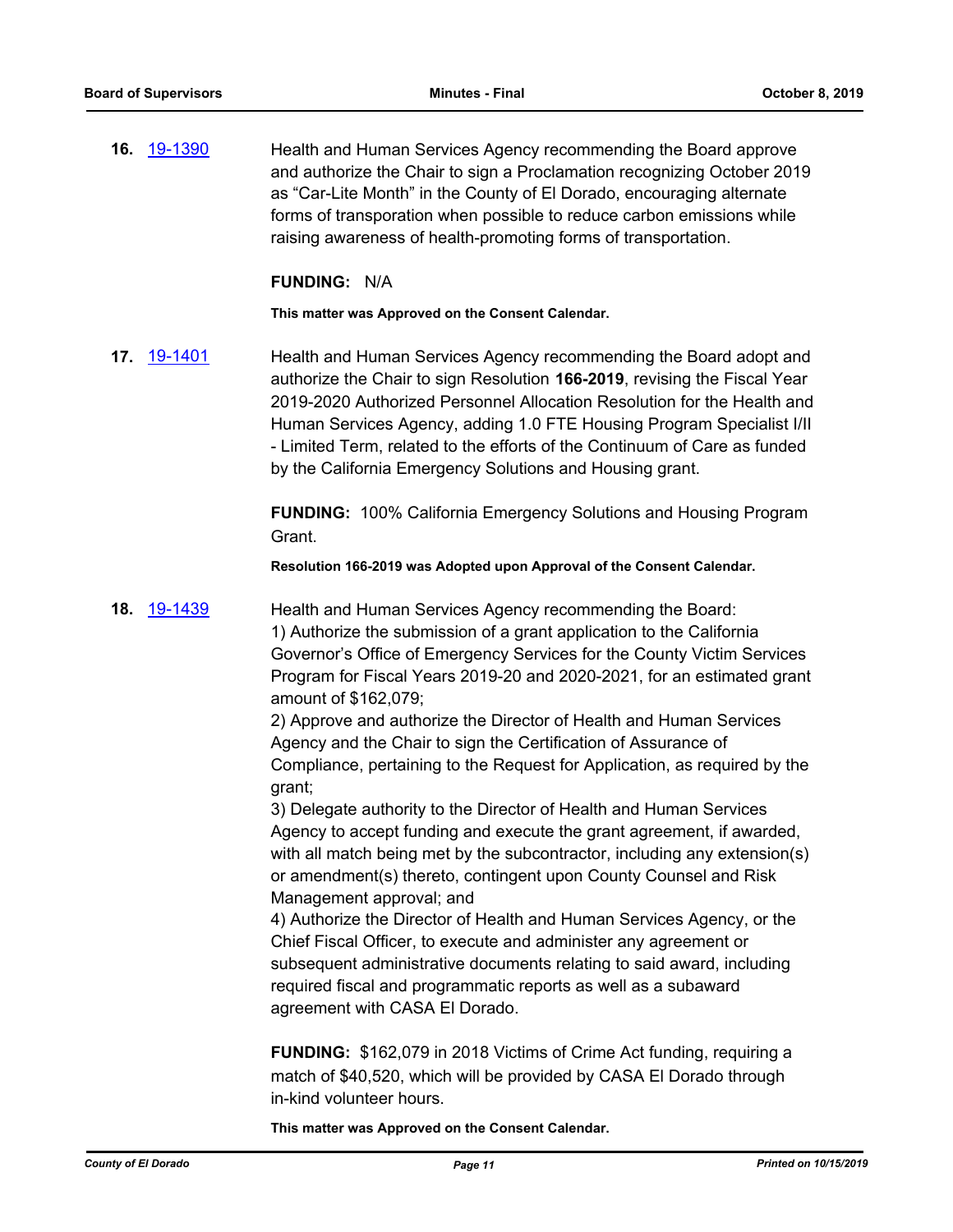#### **LAW AND JUSTICE - CONSENT ITEMS**

**19.** [19-1367](http://eldorado.legistar.com/gateway.aspx?m=l&id=/matter.aspx?key=26688) District Attorney recommending the Board consider the following: 1) Adopt and authorize the Chair to sign Resolution **163-2019** authorizing the District Attorney to execute a Grant Award Agreement with the California Department of Insurance for the Automobile Insurance Fraud Program for Fiscal Year 2019-2020 in the amount of \$220,333 including any extensions or amendments thereto which would not increase net county costs; and

2) Adopt and authorize the Chair to sign Resolution **164-2019** authorizing the District Attorney to execute a Grant Award Agreement with the California Department of Insurance for the Workers' Compensation Insurance Fraud Program for Fiscal Year 2019-2020 in the amount of \$408,465 including any extensions or amendments thereof which would not increase net county cost.

**FUNDING:** California Department of Insurance.

**Resolutions 163-2019 and 164-2019 were Adopted upon Approval of the Consent Calendar.**

**20.** [19-1221](http://eldorado.legistar.com/gateway.aspx?m=l&id=/matter.aspx?key=26543) Probation Department recommending the Board consider the following: 1) Make findings in accordance with Chapter 3.13, Section 3.13.030 County Ordinance, that it is more economical and feasible to contract out to provide behavior management software for the Probation Department (Probation) than to obtain the facilities, personnel, training, materials, tools, and equipment necessary to provide such services; 2) Approve and authorize the Chair to sign Agreement 4247 with Alcohol Monitoring Systems, to provide software and training for a behavior management program to integrate with Probation's current case management system. This agreement is for a three (3) year term beginning upon full execution, for a not to exceed amount of \$125,600; and

3) Authorize the Purchasing Agent, or designee, to execute further documents relating to Agreement 4247, including amendments which do not increase the maximum dollar amount or term of the Agreement, and contingent upon approval by County Counsel and Risk Management.

**FUNDING:** Public Safety Realignment.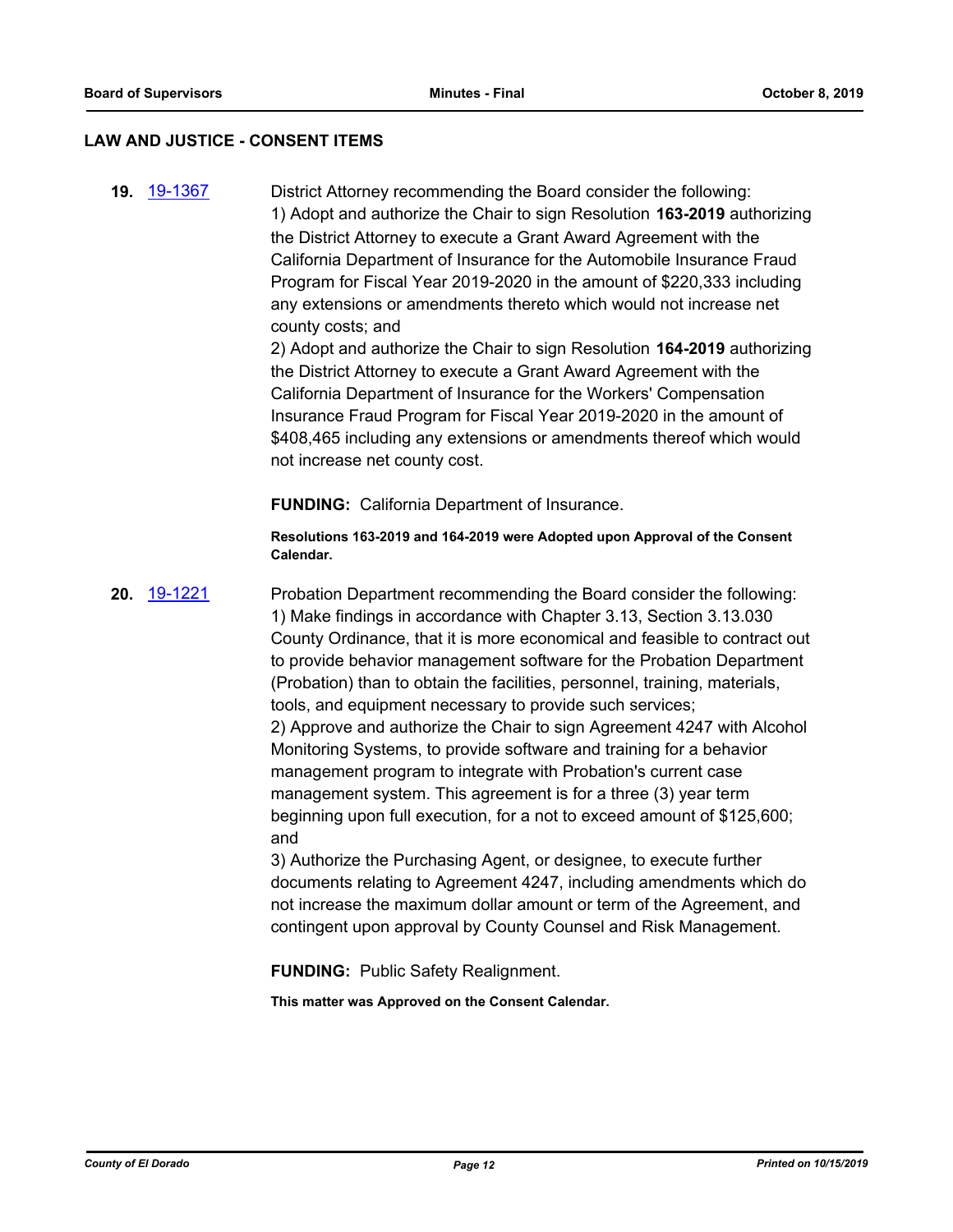# **21.** [19-1362](http://eldorado.legistar.com/gateway.aspx?m=l&id=/matter.aspx?key=26683) Probation Department recommending the Board: 1) Approve and authorize the Chair to sign Amendment I to Agreement for Services 3556 with the Carey Group, Inc. to increase the amount of the contract by \$10,905 and expand the scope of services to include additional training and guides to assist staff to develop and manage effective case plans, develop advanced case planning skills, and use effective facilitation skills, for a total not to exceed amount of \$88,905 for the term of February 26, 2019, through January 31, 2021; and 2) Authorize the Purchasing Agent, or designee, to execute further documents relating to Agreement for Services 3556, including amendments which do not increase the maximum dollar amount or term of the Agreement, and contingent upon approval by County Counsel and Risk Management.

**FUNDING:** Public Safety Realignment.

**This matter was Approved on the Consent Calendar.**

# **END CONSENT CALENDAR**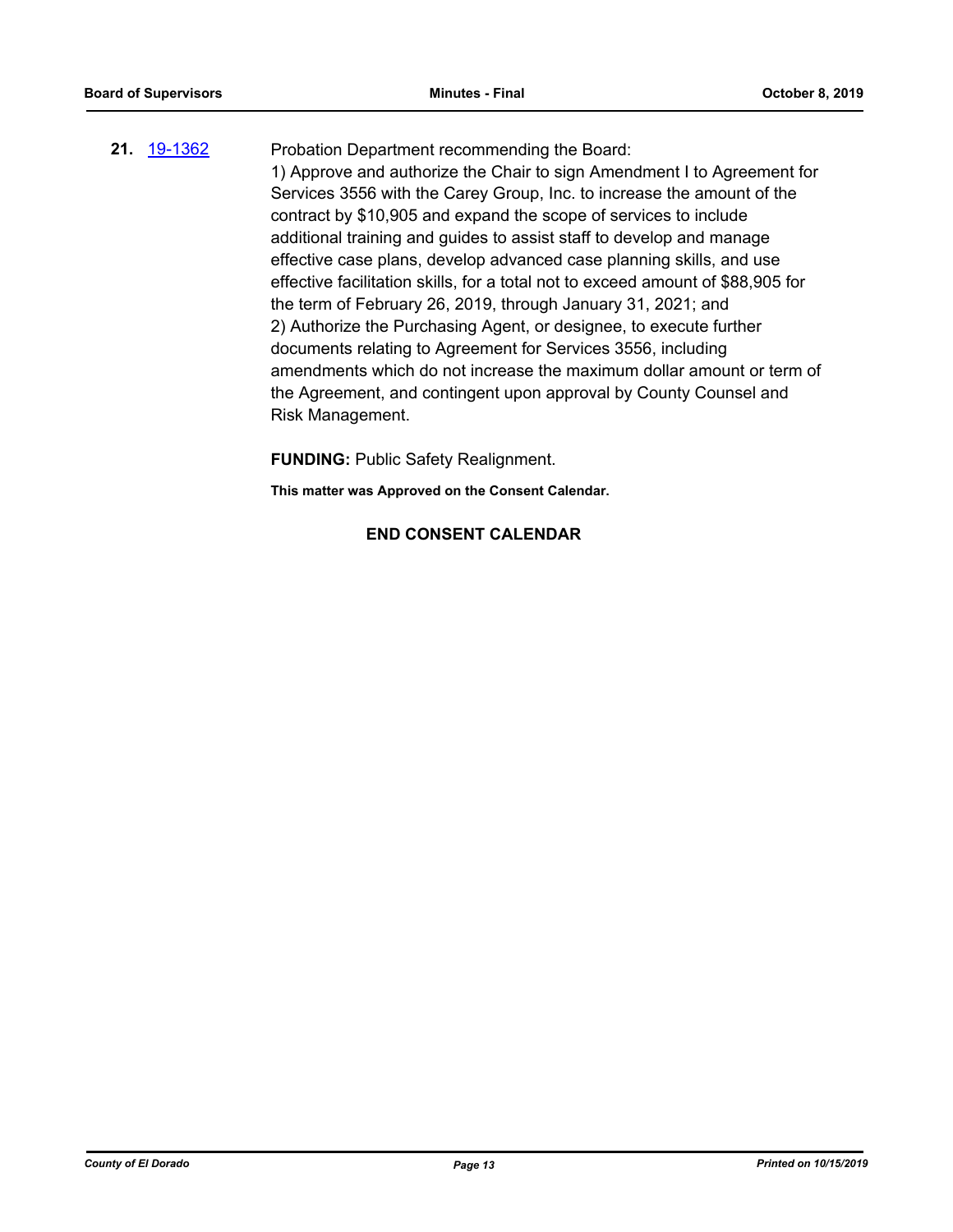#### **DEPARTMENT MATTERS (Items in this category may be called at any time)**

**22.** [19-1420](http://eldorado.legistar.com/gateway.aspx?m=l&id=/matter.aspx?key=26741) Department of Transportation recommending the Board receive information regarding the contingency budget status for the Green Valley Road Slipout Repair Project, CIP 78707 / 36102008, Contract 2776. (Est. Time: 5 Min.)

> **FUNDING:** Federal Highway Administration anticipated reimbursement (88.53%), California Disaster Assistance Act anticipated reimbursement (8.60%), Road Fund (2.87%). (Local, State and Federal Funds)

*Public Comment: T. Kayes*

#### **No Formal Action.**

**23.** [19-1421](http://eldorado.legistar.com/gateway.aspx?m=l&id=/matter.aspx?key=26742) Department of Transportation recommending the Board receive information regarding the contingency budget status for the El Dorado Trail - Missouri Flat Road to El Dorado Project, CIP 97014 / 36109003, Contract 2778. (Est. Time: 5 Min.)

> **FUNDING:** Accumulative Capital Outlay (<1%), Active Transportation Program (66%), Congestion Mitigation and Air Quality Program (25%), Air Quality Management District and Air Pollution Control District Grant (8%). (Federal Funds).

*Public Comment: K. Payne, T. Kayes*

#### **No Formal Action.**

**24.** [19-1483](http://eldorado.legistar.com/gateway.aspx?m=l&id=/matter.aspx?key=26804) Chief Administrative Office recommending the Board: 1) Review and Accept the Fiscal Year 2020-2021 Master Budget Calendar; and 2) Appoint two members to the Fiscal Year 2020-2021 Budget Ad Hoc Committee. (Est. Time: 10 Min.)

> **A motion was made by Supervisor Frentzen, seconded by Supervisor Hidahl to Approve this matter and appoint Supervisors Parlin and Veerkamp to the Budget Ad Hoc Committee.**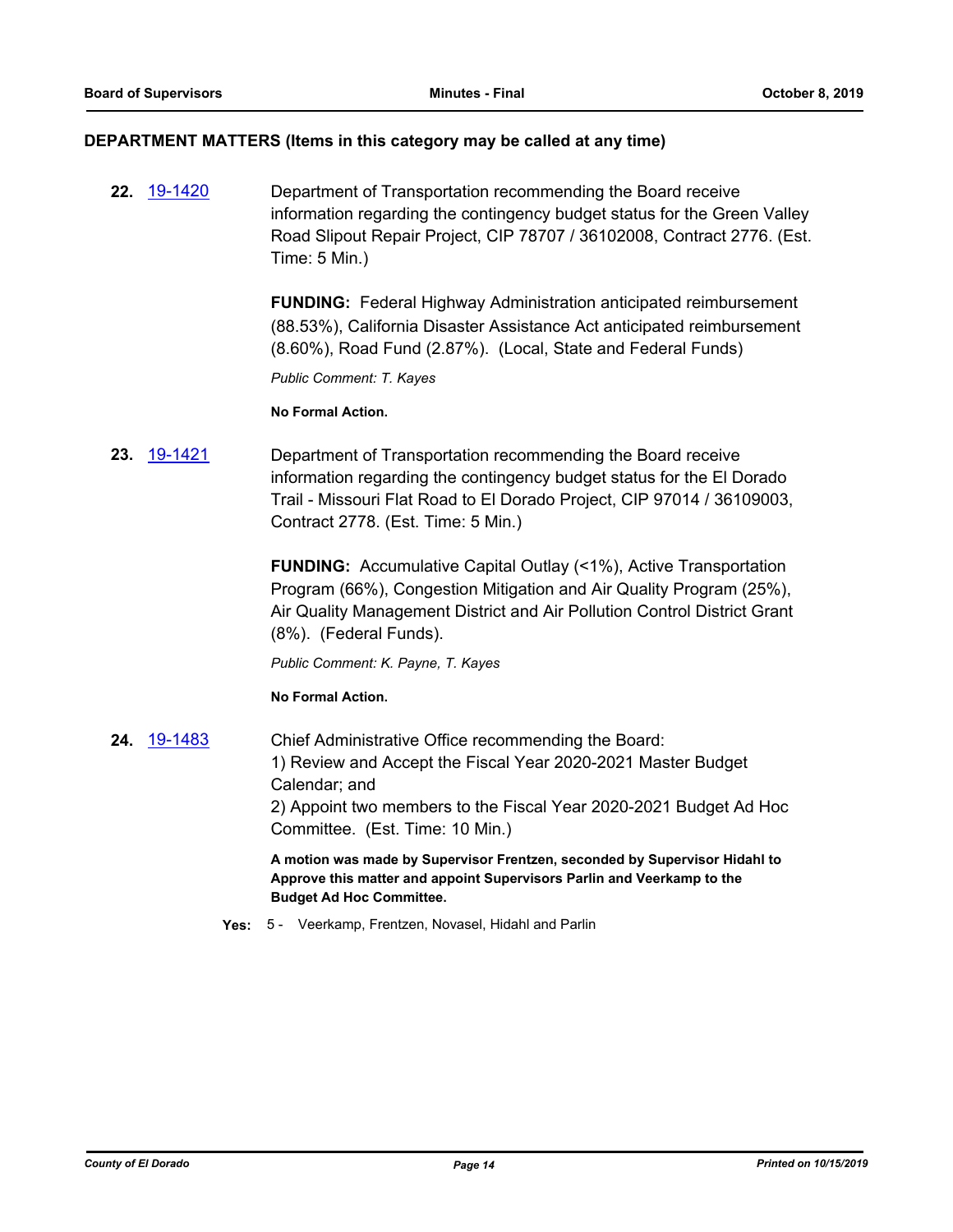**25.** [19-1482](http://eldorado.legistar.com/gateway.aspx?m=l&id=/matter.aspx?key=26803) Supervisor Novasel recommending the Board approve and authorize the Chair to sign a Proclamation recognizing October 13-19, 2019, as "Freedom From Workplace Bullies Week" in the County of El Dorado. (Est. Time: 5 Min.)

*Public Comment: J. Gainsbourgh*

**Supervisor Novasel read the Proclamation. A motion was made by Supervisor Novasel, seconded by Supervisor Frentzen to Approve this matter.**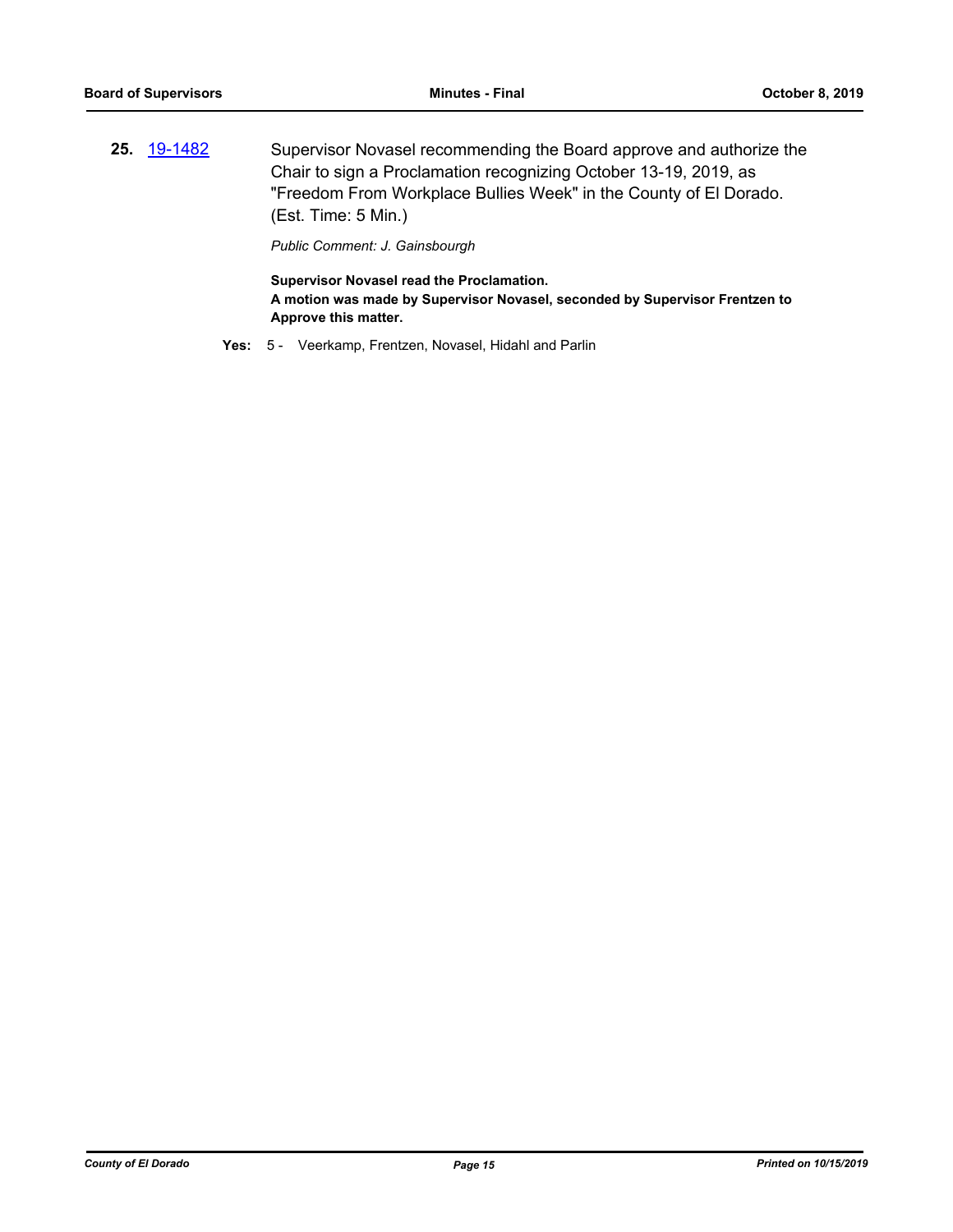#### **10:00 A.M. - TIME ALLOCATION**

**26.** [19-1453](http://eldorado.legistar.com/gateway.aspx?m=l&id=/matter.aspx?key=26774) Department of Transportation recommending the Board receive and consider action on three Technical Memoranda regarding policy issues pertaining to the Major Update of the Traffic Impact Mitigation (TIM) Fee Program and the Capital Improvement Program (CIP). Staff is recommending that the Board:

> 1) Receive Technical Memorandum 1A: VMT (Vehicle Miles Traveled) Based EDU (Equivalent Dwelling Units) Rates and consider adopting the methodology into the TIM fee program (Attachment A); and 2) Receive Technical Memorandum 1B: Fee Rates by Size of Single-Family Unit and consider adopting the methodology into the TIM fee program (Attachment B); and

3) Receive Technical Memorandum 1C: Age-Restricted Fee Category and continue the use of the age-restricted categories in the TIM fee program (Attachment C); and

4) Receive and file the proposed schedule for the Major Update to the TIM Fee Program and the CIP (Attachment D). (Est. Time: 1 Hr.)

#### **FUNDING:** TIM Fee Program.

*Public Comment: T. Kayes, G. Carpenter*

**A motion was made by Supervisor Hidahl, seconded by Supervisor Veerkamp to direct staff to:**

**1) Use Technical Memorandum 1A: VMT (Vehicle Miles Traveled) Based EDU (Equivalent Dwelling Units) Rates and adopt the methodology into the TIM fee program (Attachment A); and**

**2) Receive and file the proposed schedule for the Major Update to the TIM Fee Program and the CIP (Attachment D).**

**Yes:** 5 - Veerkamp, Frentzen, Novasel, Hidahl and Parlin

*Public Comment: J. Short, G. Carpenter, K. Payne, T. Kayes*

**A motion was made by Supervisor Hidahl, seconded by Supervisor Veerkamp to use Technical Memorandum 1B: Fee Rates by Size of Single-Family Unit and adopt the methodology into the TIM fee program (Attachment B).**

**Yes:** 5 - Veerkamp, Frentzen, Novasel, Hidahl and Parlin

*Public Comment: C. Roberts, J. Gainsbourgh*

**A motion was made by Supervisor Veerkamp, seconded by Supervisor Hidahl, to use Technical Memorandum 1C: Age-Restricted Fee Category and continue the use of the age-restricted categories in the TIM fee program (Attachment C).**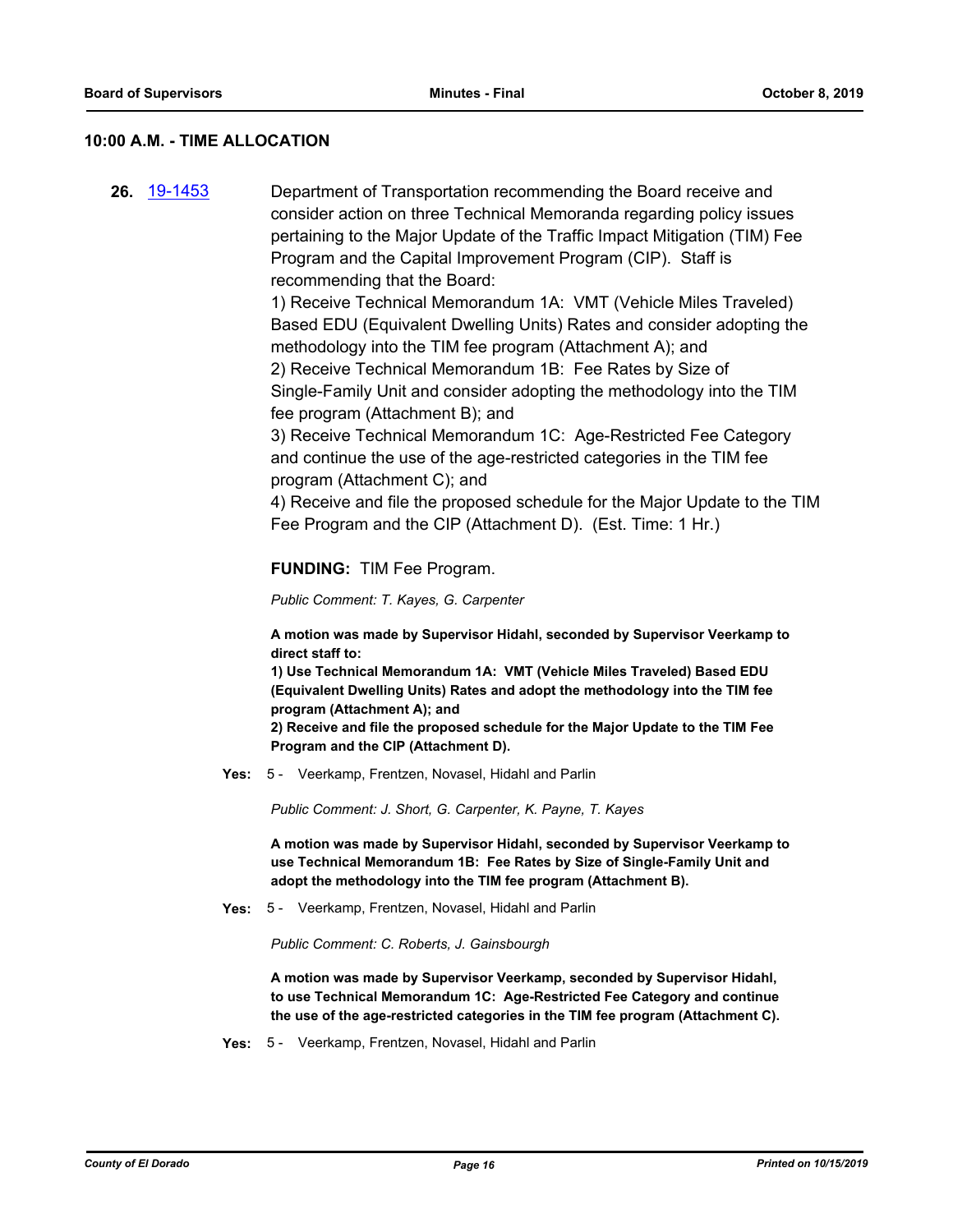### **11:30 A.M. - TIME ALLOCATION**

**27.** [19-1496](http://eldorado.legistar.com/gateway.aspx?m=l&id=/matter.aspx?key=26818) Supervisor Veerkamp and the El Dorado County Office of Education recommending the Board consider the following: 1) Make appointments and reappointments to the 2019/2020 El Dorado County Youth Commission as follows: a) District 1: Rithvik Murali/Oakridge High School (HS) (Returning) and Anavi Deshmukh/Oakridge HS; b) District 2: Grace Salvestrin/Union Mine HS (Returning) and Calyssa Glas/Ponderosa HS; c) District 3: Amanda Kendler/El Dorado Union HS (Returning), Abegale Jones/Union Mine HS and Fatima Vasquez Rios/Union Mine HS; d) District 4: Dane Sheridan/Charter University Prep (Returning) and Carter Hill/Ponderosa HS; e) District 5: Christian Selden/Charter University Prep (Returning) and Margaret McClymont/El Dorado HS; 2) Announce the Youth Commission's Annual Job Shadow Day at the Board of Supervisor's to be held on November 19, 2019; and 3) Authorize the Chair to sign a Proclamation recognizing October 14 - 18, 2019 as Self-Wellness Week to raise awareness of the importance of self-wellness by providing resources and encouraging proactive and intentional behaviors supporting wellness for all El Dorado County students. (Est. Time: 10 Min.) **Supervisor Veerkamp read the Proclamation. A motion was made by Supervisor Veerkamp, seconded by Supervisor Frentzen to: 1) Announce the Youth Commission's Annual Job Shadow Day at the Board of Supervisor's to be held on November 19, 2019; and 2) Authorize the Chair to sign a Proclamation recognizing October 14 - 18, 2019 as Self-Wellness Week. Yes:** 5 - Veerkamp, Frentzen, Novasel, Hidahl and Parlin **A motion was made by Supervisor Frentzen, seconded by Supervisor Veerkamp to make appointments and reappointments to the 2019/2020 El Dorado County Youth Commission as follows: 1) District 1: Rithvik Murali/Oakridge High School (HS) (Returning) and Anavi Deshmukh/Oakridge HS; 2) District 2: Grace Salvestrin/Union Mine HS (Returning) and Calyssa Glas/Ponderosa HS; 3) District 3: Amanda Kendler/El Dorado Union HS (Returning), Abegale Jones/Union Mine HS and Fatima Vasquez Rios/Union Mine HS; 4) District 4: Dane Sheridan/Charter University Prep (Returning) and Carter Hill/Ponderosa HS; and 5) District 5: Christian Selden/Charter University Prep (Returning) and Margaret McClymont/El Dorado HS.**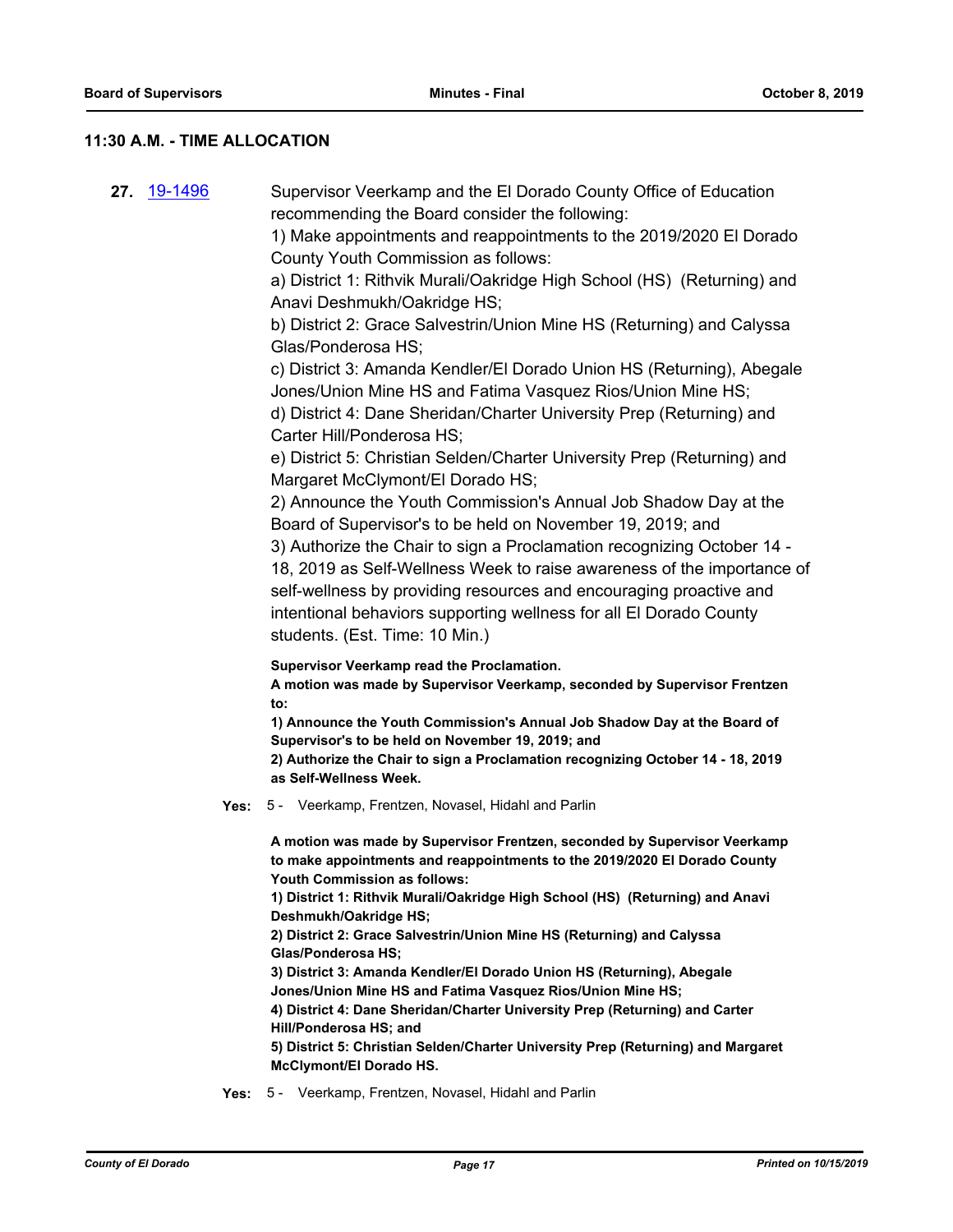#### **ITEMS TO/FROM SUPERVISORS**

**Supervisor Parlin reported on the following: Rural County Representatives of California annual meeting in Tahoe. Airport Advisory Committee meeting. Ice Cream social at the Cool Community Hall. Sugarloaf 60 year celebration. Town Hall meeting - Dollar General developer. Golden Sierra Job Training meeting. Meeting with Georgetown Fire Chief. Ribbon Cutting for Water Treatment Facility. Veterans Affairs meeting. Transportation Commission meeting. Bus Tour with Rescue Historical Society. Volcanoville meeting. Garden Valley sidewalk repair. Kelsey Schoolhouse breakfast. Taxpayers Association guest speaker. Human Rights Commission meeting. Supervisor Veerkamp reported on the following: El Dorado Leadership forum. Ad Hoc Committee meeting with El Dorado Irrigation District. Transit/Transporation meeting. Sacramento Area Council of Governments meeting. Veterans Affairs Chair meeting. Fire Insurance meeting. Potential Power Outage. Supervisor Frentzen reported on the following: Rural County Representatives of California annual meeting in Tahoe. Ad Hoc Committee meeting with El Dorado Irrigation District. Transit/Transporation meeting. El Dorado Hills Two by Two meeting. Local Agency Formation Commission. Fire Safe Council. Zone of Benefit Town Hall meeting. Probation Department shooting range training. Bass Lake Park walk. Burke Junction stage theater. Supervisor Hidahl reported on the following: Rural County Representatives of California annual meeting in Tahoe. Behavioral Health Commission meeting. Sacramento Capital SouthEast Connector meeting. El Dorado Hills Two by Two meeting. Selling El Dorado Hills and Folsom meeting. Bass Lake Park walk. Veterans Affairs meeting. Transit/Transporation meeting. Insurance Communications group meeting. El Dorado Hills Community Council meeting.** 

**Supervisor Novasel reported on the following:**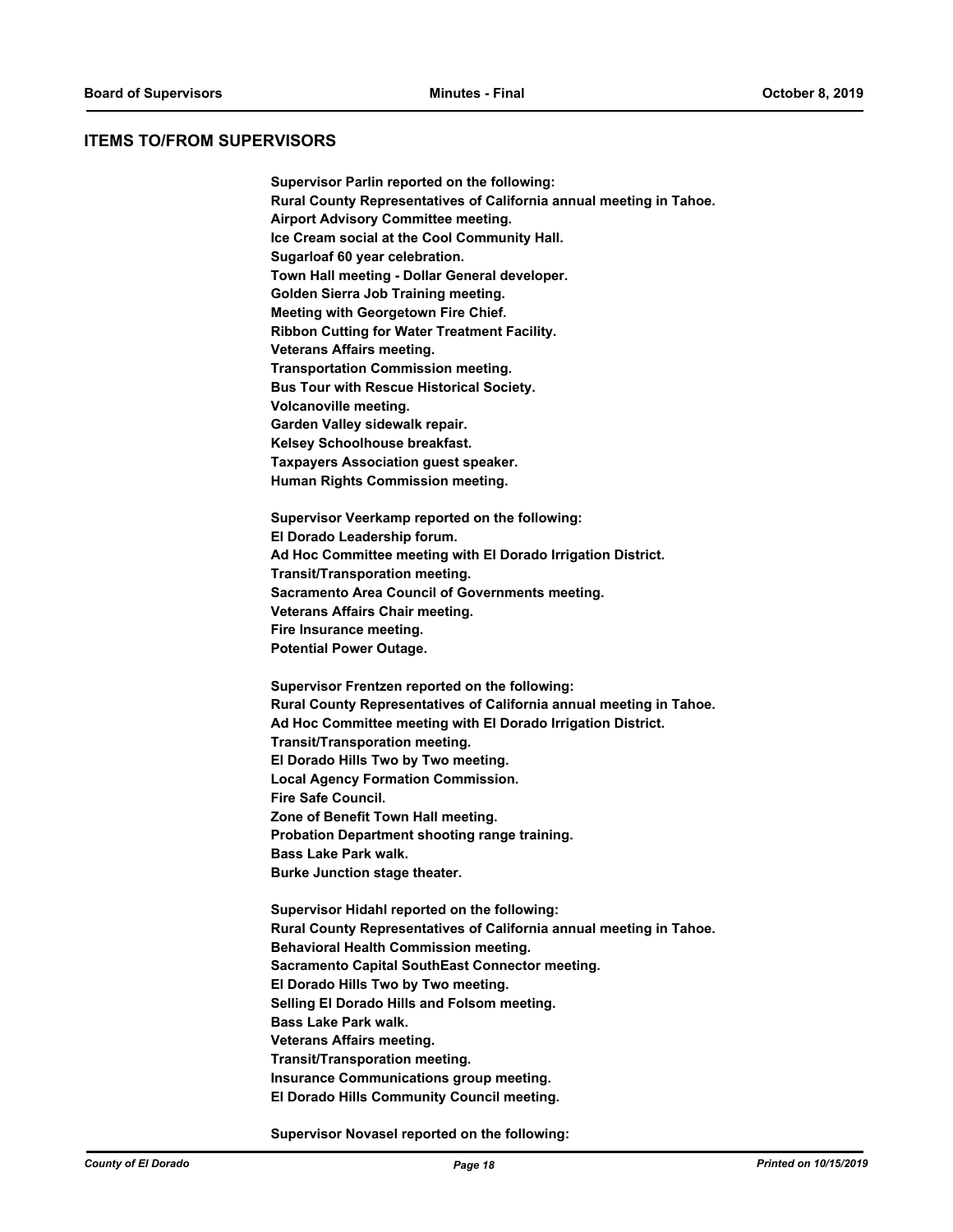**Tahoe Regional Planning Agency meeting. Assets lands sale with regards to affordable housing. Tahoe Transportation meeting.**

# **CAO UPDATE**

**Don Ashton, Chief Administrative Officer, reported on the following: Six remaining Board meetings in 2019. Cameron Park Rotary speaking engagement. Assemblyman Kevin Kiley town hall.**

# **ADJOURNED AT 12:44 P.M.**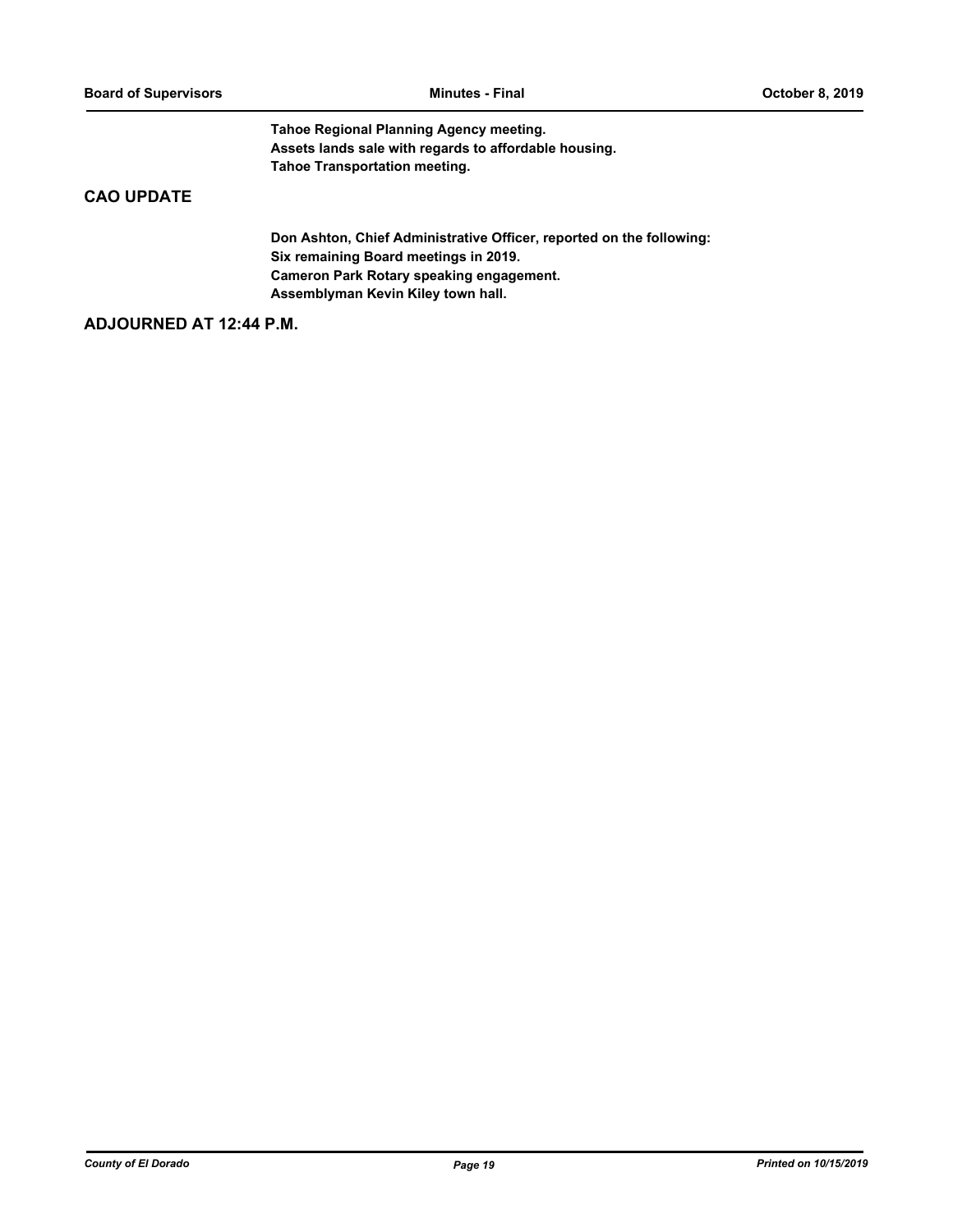# **CLOSED SESSION**

**28.** [19-1476](http://eldorado.legistar.com/gateway.aspx?m=l&id=/matter.aspx?key=26797) **Conference with Legal Counsel - Existing Litigation** pursuant to Government Code Section 54956.9(d)(1). Title: Natural Resources Defense Council, Inc. v. El Dorado County (El Dorado County Superior Court Case No. PC20190271), Number of potential cases: (1). (Est. Time: 10 Min.)

**No Action Reported. All five Supervisor participated.**